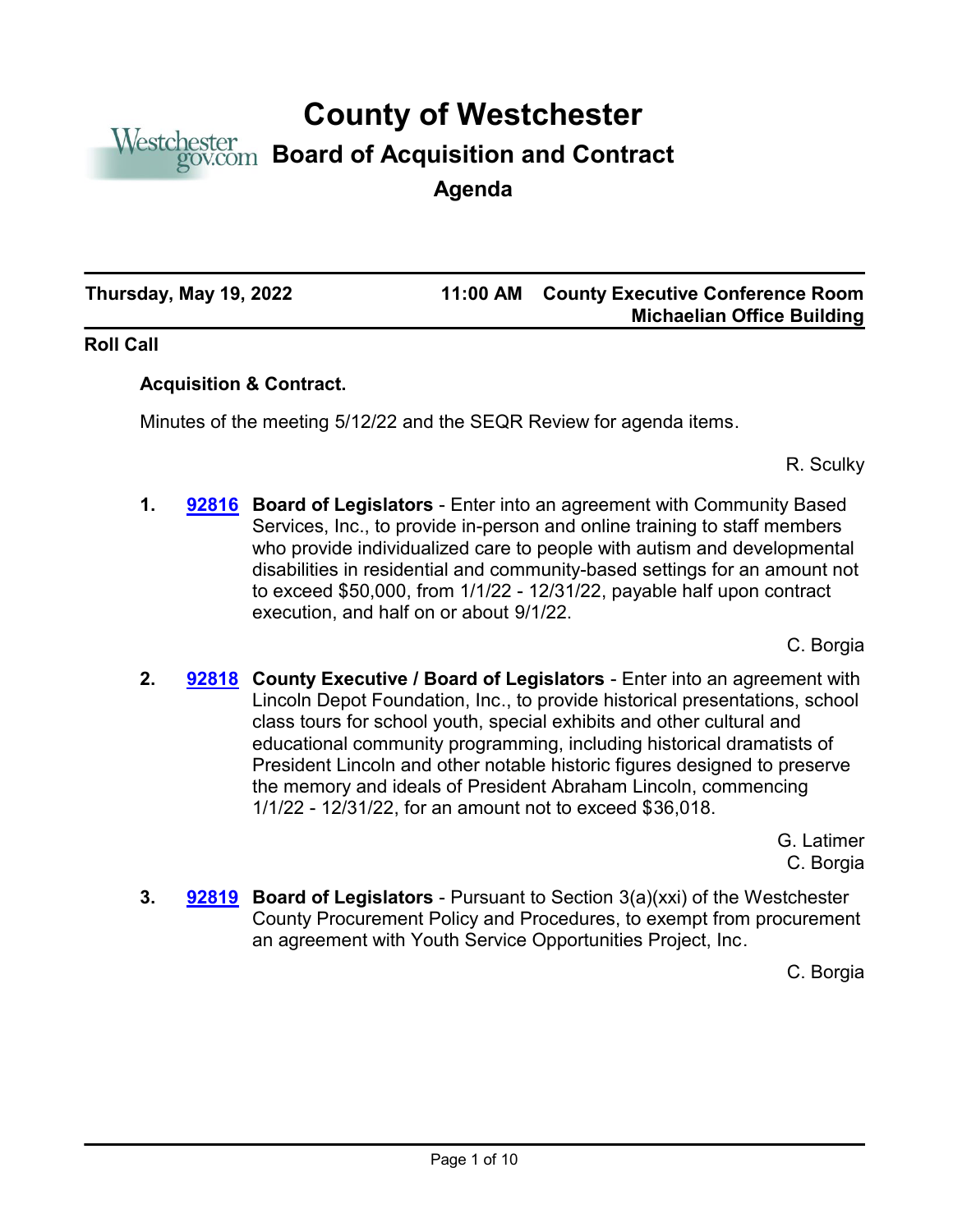**4. [92821](http://westchestercountynyexec.legistar.com/gateway.aspx?m=l&id=/matter.aspx?key=3343)** Board of Legislators - Enter into an agreement with Youth Service Opportunities Project, Inc. to provide an intergenerational program that creates meaningful, group conversations between young people and seniors living in their homes and residents of senior living communities, from 1/1/22 - 12/31/22, in an amount not to exceed \$59,679, one-half payable upon execution the other half payable on or about 9/1/22.

C. Borgia

**5. [93155](http://westchestercountynyexec.legistar.com/gateway.aspx?m=l&id=/matter.aspx?key=3344)** Information Technology - Amend License Agreement No. IT-1575 with Crown Communication New York, Inc., whereby Crown granted the County a license to place wireless communication service equipment on a tower and in a shelter located on State-owned property adjacent to the Hutchinson River Parkway in the City of New Rochelle for public safety use in order to permit the County to **1)** abandon in place the fire suppression system and uninterruptible power supply system in the State shelter, and **2)** agree to vacate the State shelter with the exception of fire suppression system and uninterruptible power supply system within thirty (30) days of execution of the amendment.

M. Beirne

**6. [92619](http://westchestercountynyexec.legistar.com/gateway.aspx?m=l&id=/matter.aspx?key=3345)** County Attorney - 1) Enter into an agreement with the New York State Office of Indigent Legal Services for the receipt of \$2,793,498 for Distribution #12, to improve the quality of mandated indigent legal services, from 1/1/22 - 12/31/24, and **2)** enter into an agreement with The Legal Aid Society of Westchester County to implement the work plan for Distribution #12, in an amount not to exceed \$2,793,498, to improve the quality of mandated indigent legal services, from 1/1/22 - 12/31/24.

J. Nonna

7. **[92646](http://westchestercountynyexec.legistar.com/gateway.aspx?m=l&id=/matter.aspx?key=3346)** County Attorney - Amend an agreement with the law firm of Bank, Sheer, Seymour & Hashmall, to which Bank Sheer agreed to provide legal services and representation to the County, in an "of counsel" capacity to the County Attorney, as needed, in connection with civil litigation in which the County is or may become involved pursuant to the County's liability and casualty self-insurance program from 1/1/18 - 12/31/21, by extending the term for the period from 1/1/22 - 12/31/23, and that for the years 2022 - 2023, the total aggregate amount to be expended under the renewal term of the foregoing agreement shall not exceed \$200,000.

J. Nonna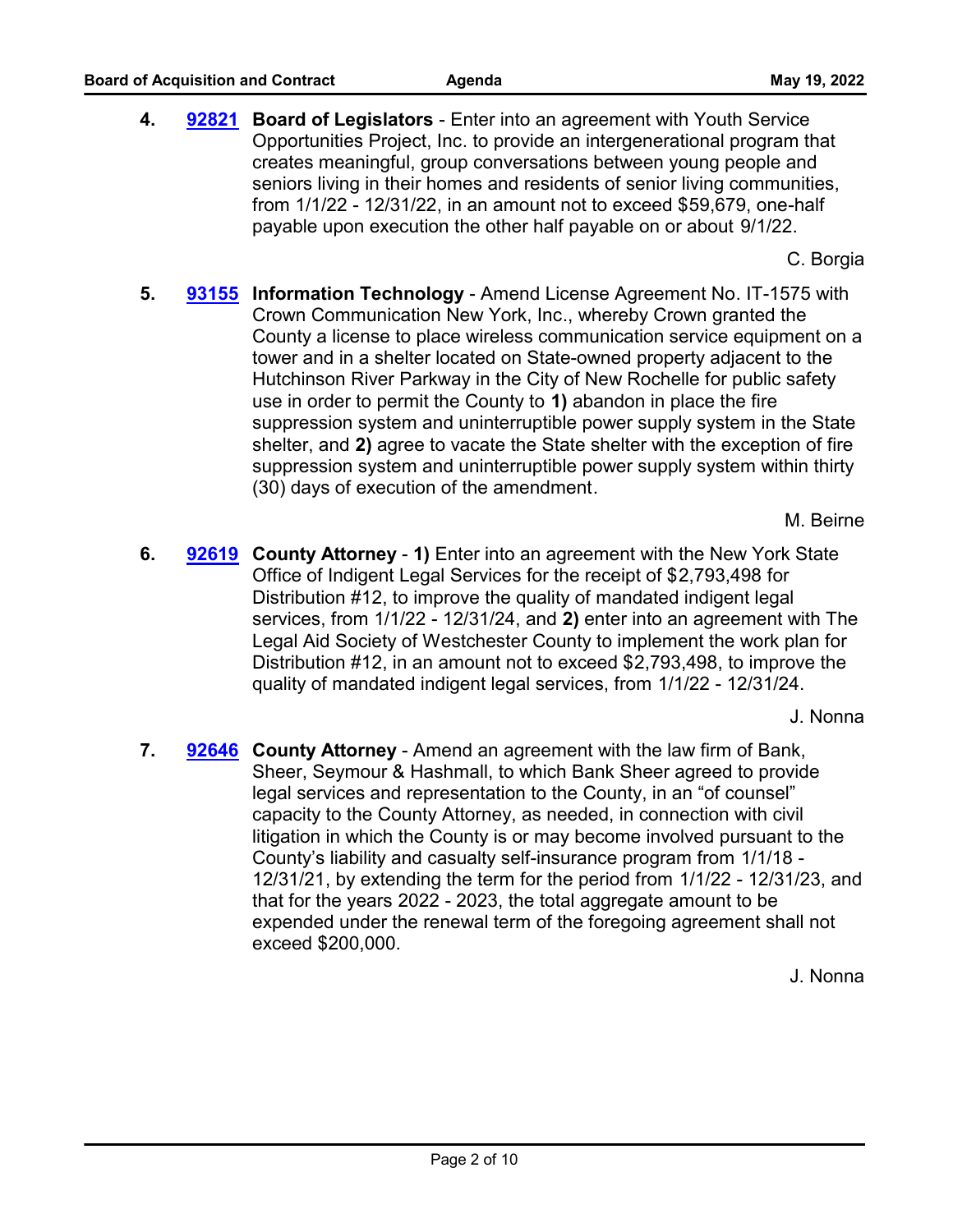**8. Planning** - Enter into an Inter-municipal Developer Agreement with the **[92893](http://westchestercountynyexec.legistar.com/gateway.aspx?m=l&id=/matter.aspx?key=3374)** City of Yonkers and La Mora, LLC, its successors or assigns, to fund the construction of certain infrastructure improvements, including but not limited to, on-site and street paving, curbing, sidewalks, storm water detention, drainage systems, sanitary sewer system, water lines, lighting, signage, landscaping, construction management, County administrative costs and other related work in support of the affordable housing development to be constructed at 23 Mulberry Street in the City of Yonkers in an amount not to exceed \$3,500,000 from Capital Project BPL1A-Housing Implementation Fund II and to grant and accept all necessary property rights in connection therewith.

N. Drummond

**9. Planning** - Enter into agreements with the property owner Chabad **[93208](http://westchestercountynyexec.legistar.com/gateway.aspx?m=l&id=/matter.aspx?key=3347)** Lubavitch of Rivertowns and Altavista Lead Improvement Inc., in the total amount of \$103,199.25 of which a grant in the amount of \$73,199.25 will be provided by the Lead Safe Westchester program and \$30,000 provided by the Community Development Block Grant Property Improvement Program, pursuant to approved budgets for the lead abatement project at the property located at 256 Broadway, in the Village of Dobbs Ferry, with both agreements for a term of 6/1/22 - 5/31/23.

N. Drummond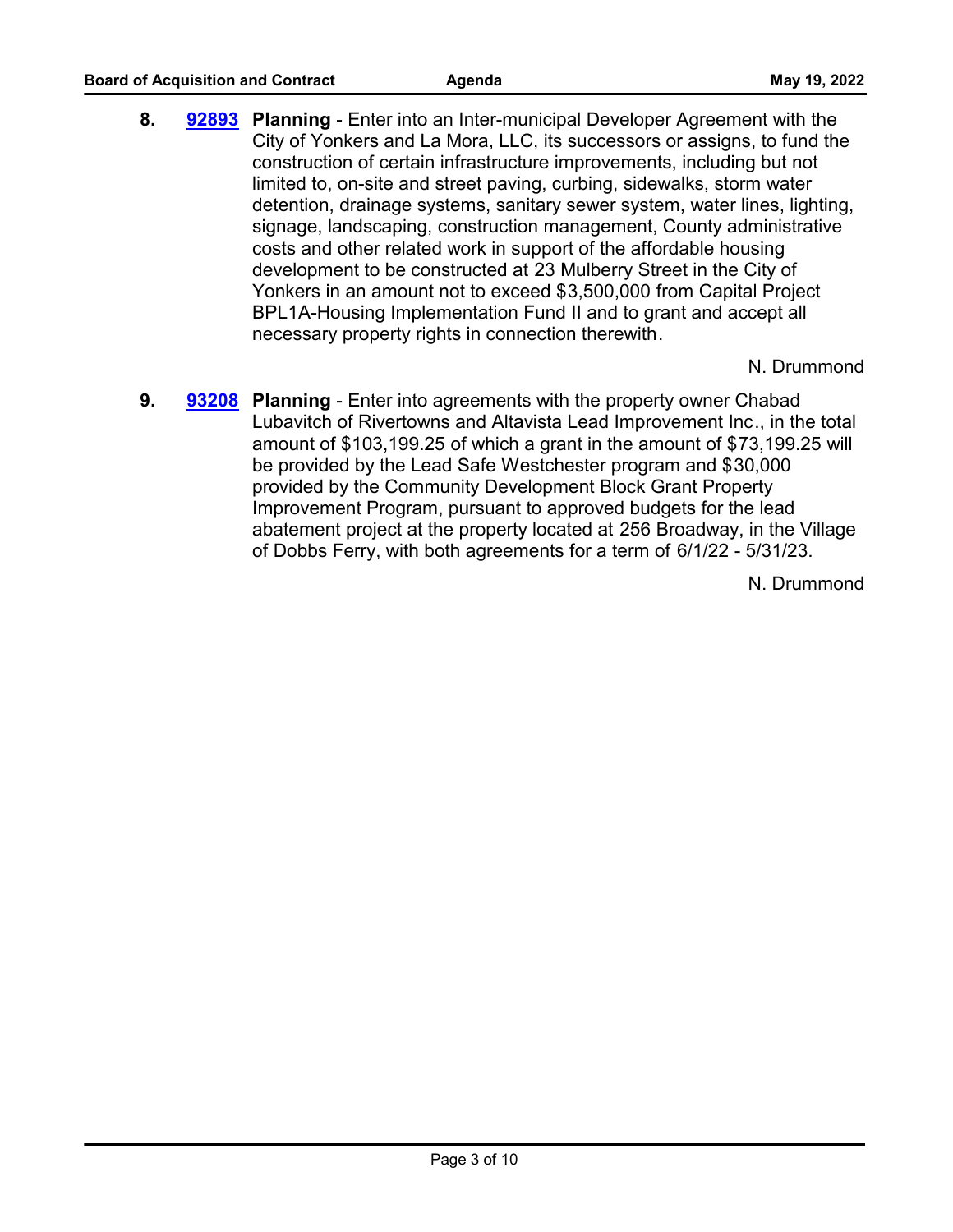**10. [93158](http://westchestercountynyexec.legistar.com/gateway.aspx?m=l&id=/matter.aspx?key=3348)** Emergency Services - Enter into an agreement with HB Communications, Inc., and One Diversified, LLC ("OD"), pursuant to which: **1)** HB will assign to OD, effective 2/20/22, all of HB's right, title, privilege, interest, obligation, and duty of performance in, to, and under HB's agreement with the County, for which HB was to provide the County with maintenance, service, and repair for the audio/visual system at the County's Emergency Operations Center and the County's Alternate Emergency Operations Center, for an amount not-to-exceed \$98,334, payable in an amount of \$32,778 per year, for a period commencing upon execution and continuing for three (3) years thereafter, with the County having the sole option to extend the term of the agreement for up to two (2) additional one (1) year periods thereafter on the same terms and conditions as the Initial Term, except that the cost for the first option term would be \$33,434 and the cost for the second option term would be 34,437, **2)** HB will waive, as of the Effective Date, any and all claims, causes of action, and rights against the County that it now has, or may have in the future, in connection with the agreement; and **3)** OD will accept the Assignment from HB and, accordingly, agree to perform under the agreement, as of the Effective Date, and through the remainder of its term, as the term may be extended in accordance with the Option Terms, as if OD were an original party to the agreement, with all terms and conditions of the agreement remaining in full force and effect; and **4)** the County will consent to the Assignment.

R. Wishnie

**11. [92649](http://westchestercountynyexec.legistar.com/gateway.aspx?m=l&id=/matter.aspx?key=3349)** Social Services - Pursuant to Section 3(a)(xxi) of the Westchester County Procurement Policy and Procedures, to exempt from procurement an agreement with Nexgen, Inc.

L. Townes

**12. [92650](http://westchestercountynyexec.legistar.com/gateway.aspx?m=l&id=/matter.aspx?key=3350)** Social Services - Enter into an agreement with Nexgen, Inc., to provide content management, application and database maintenance, user support/training and project management for the Department of Social Services digital Child Welfare Manual, from 1/1/22 - 12/31/22 in an amount not to exceed \$115,751.

L. Townes

**13. [92674](http://westchestercountynyexec.legistar.com/gateway.aspx?m=l&id=/matter.aspx?key=3351)** Social Services - Enter into an agreement with The Mental Health Association of Westchester County, Inc., to provide therapy services under the "Functional Family Therapy - Child Welfare" program in order to assist families and children with multiple risk factors, where there has been physical abuse and/or neglect of a child aged 0-17, from 1/1/22 - 12/31/22, for an amount not to exceed \$650,000.

L. Townes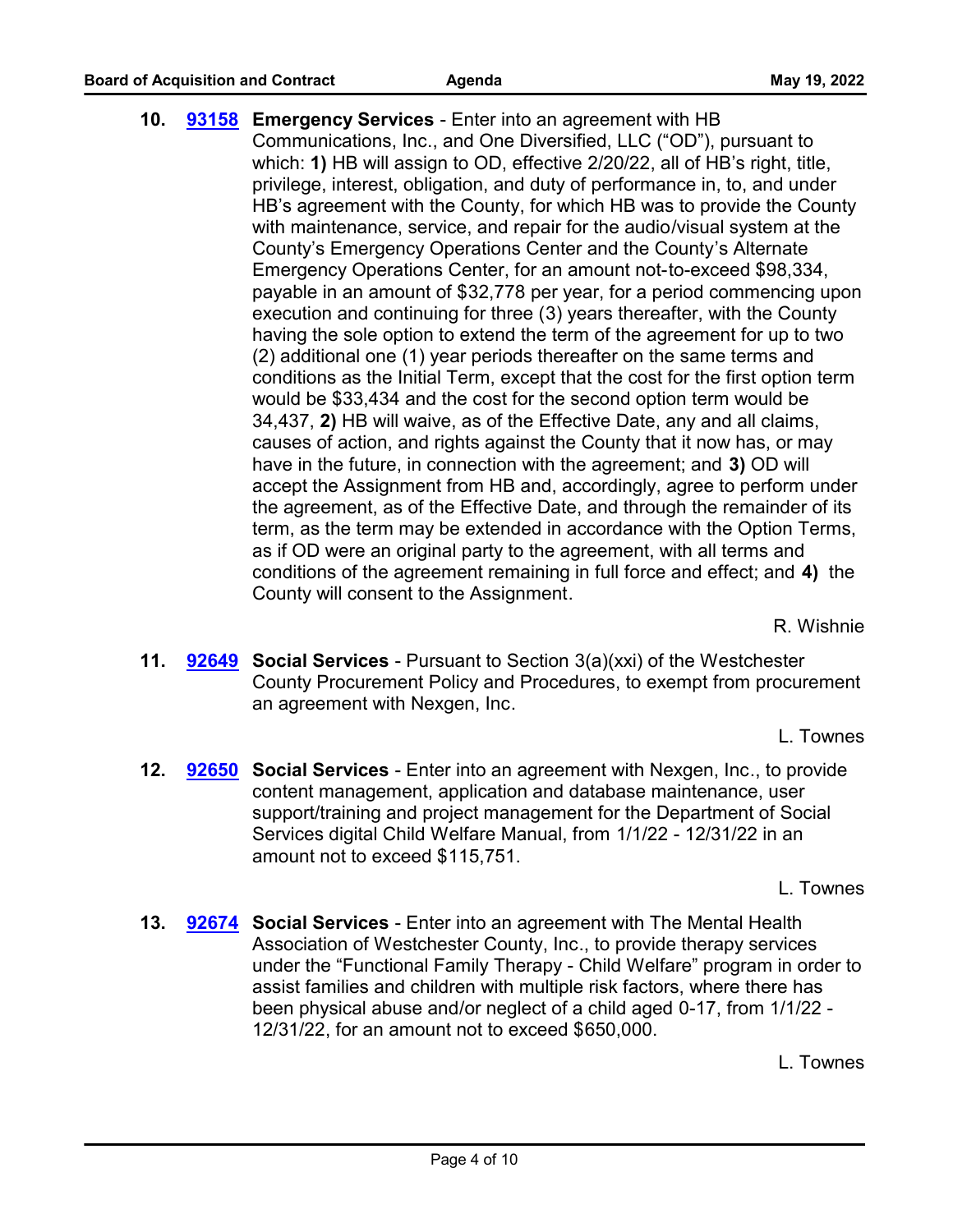**14. [92758](http://westchestercountynyexec.legistar.com/gateway.aspx?m=l&id=/matter.aspx?key=3352)** Social Services - Renew the agreement with the Westchester Institute for Human Development for the provision of pediatric medical services to children placed in DSS foster care by amending the agreement, in order to extend the contract term from 4/1/22 - 3/31/23 and increase the not-to-exceed amount by an additional \$315,820, to compensate WIHD for services rendered during the renewal term.

L. Townes

**15. [92798](http://westchestercountynyexec.legistar.com/gateway.aspx?m=l&id=/matter.aspx?key=3353)** Social Services - Pursuant to Section 3(a)(xxi) of the Westchester County Procurement Policy and Procedures, to exempt from procurement an agreement with Child Care Council of Westchester, Inc.

L. Townes

**16. [92799](http://westchestercountynyexec.legistar.com/gateway.aspx?m=l&id=/matter.aspx?key=3354)** Social Services - Enter into an agreement with the Child Care Council of Westchester, Inc., to provide the services of a Subsidy Support Specialist who will help to identify and assist eligible families with successful navigation through the Child Care Subsidy System, from 1/1/22 - 12/31/22, in an amount not to exceed \$79,354.

L. Townes

**17. [93036](http://westchestercountynyexec.legistar.com/gateway.aspx?m=l&id=/matter.aspx?key=3355)** Social Services - Pursuant to Section 3(a)(xxi) of the Westchester County Procurement Policy and Procedures, to exempt from procurement an agreement with the Child Care Council of Westchester, Inc., to provide registration activities for school-age child care providers and registered family day care providers and to conduct mandated investigations, oversee fingerprinting of care providers and their employees, and the processing of complaints registered against child care providers, from 1/1/22 - 12/31/22.

L. Townes

**18. [93037](http://westchestercountynyexec.legistar.com/gateway.aspx?m=l&id=/matter.aspx?key=3356)** Social Services -1) Enter into a Memorandum of Understanding with the New York State Office of Children and Family Services to receive a grant in the amount of \$889,450 which the County would utilize to provide registration activities for school-age child care providers and registered family day care providers and conduct mandatory investigations, oversee fingerprinting of care providers and their employees, and process complaints registered against child care providers (the "Services"), from 1/1/22 - 12/31/22, and **2)** enter into a separate agreement with the Child Care Council of Westchester, Inc. to provide the Services, from 1/1/22 - 12/31/22, in an amount not to exceed \$844,977.

L. Townes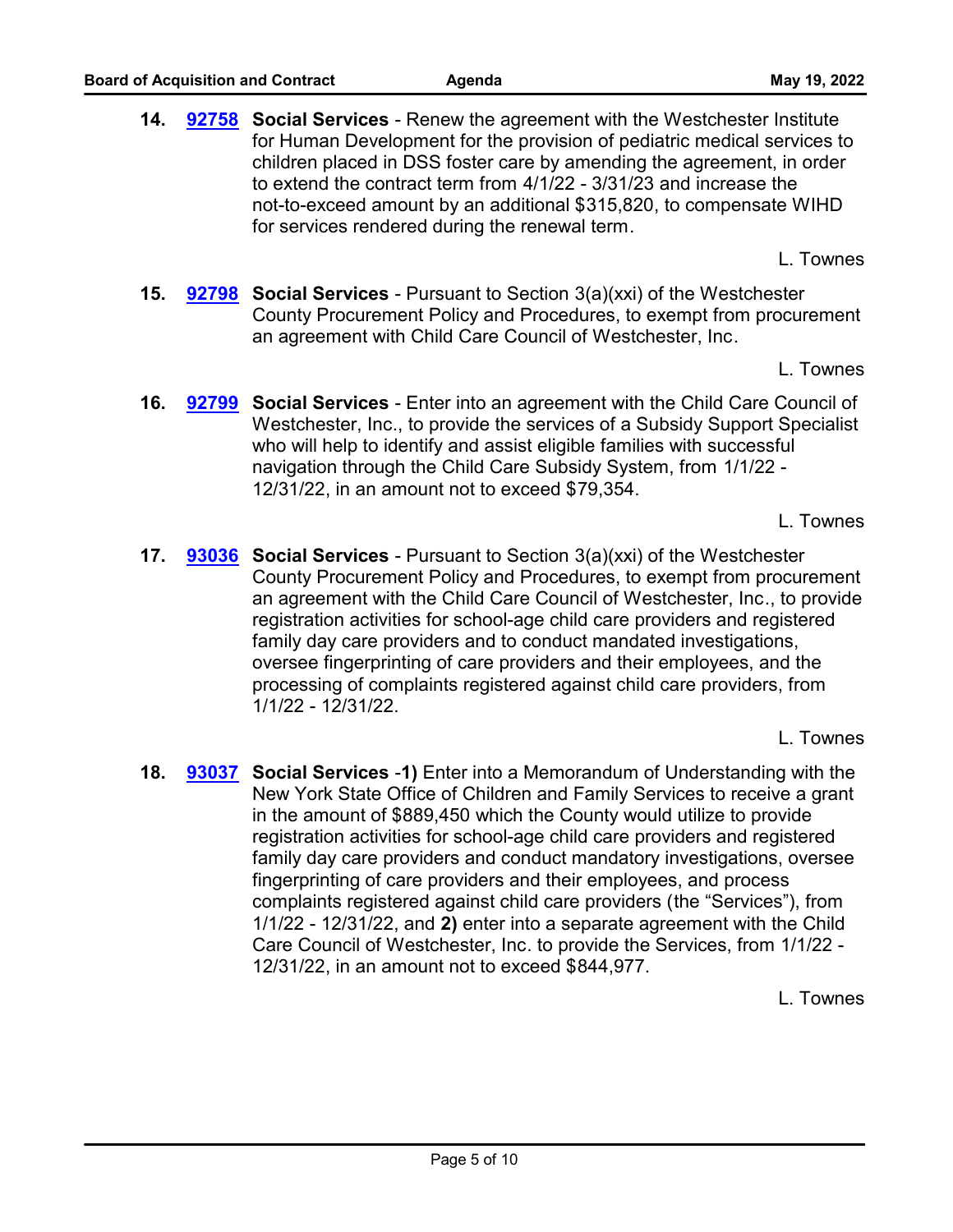**19. [93136](http://westchestercountynyexec.legistar.com/gateway.aspx?m=l&id=/matter.aspx?key=3357)** Social Services - 1) Retroactively amend a 8/9/19 resolution, which authorized the County of Westchester, acting by and through its Department of Social Services, Office of Workforce Development, on behalf of the Westchester Putnam Local Workforce Development Board ("WDB"), to enter into a subgrant agreement with STRIVE® International, Inc. ("STRIVE®") in the amount of \$730,000 for which the County would provide various reentry and workforce development services to youth who are involved with the juvenile justice system and who reside in high poverty and high crime neighborhoods in County under the STRIVE® Future Leaders Young Adult Initiative Reentry Project, from 10/1/18 - 9/20/21, is hereby amended to reflect: **a)** an extension of the term of the Subaward agreement from 10/1/21 - 6/30/22; and **b)** an increase the not-to-exceed amount by an additional \$145,873, for a new amount not-to-exceed of \$875,873; and **2)** retroactively amend an agreement with Westhab, Inc., for which Westhab, Inc., agreed to administer the Program, from 1/1/19 - 8/30/21, for a total aggregate amount not to exceed \$635,100, in order to: **a)** extend the term of the agreement from 9/1/21 - 6/30/22; and **b)** increase the not-to-exceed amount by an additional \$126,800, from an amount not-to-exceed \$635,100, to a new total amount not-to-exceed \$761,900.

L. Townes

20. [93176](http://westchestercountynyexec.legistar.com/gateway.aspx?m=l&id=/matter.aspx?key=3358) DPW/Transportation / County Executive/Ctywide Admin Svc / Social **Services -** Enter into an agreement with the State of New York, acting by and through its Department of Labor ("NYSDOL"), for which NYSDOL will grant to the County a license for the use and occupancy of approximately 158 square feet of space at the NYSDOL Offices located at 28 Wells Avenue, Yonkers, New York, from 4/1/22 - 3/31/23, for an annual cost not to exceed \$3,572.16, under the listed terms and conditions.

> H. Greechan C. Steers L. Townes

**21. [93177](http://westchestercountynyexec.legistar.com/gateway.aspx?m=l&id=/matter.aspx?key=3359)** Social Services - Enter into an agreement with Family Service Society of Yonkers, Inc., in the amount not to exceed \$504,968, from 6/1/22 - 5/31/23, to provide housing and supportive services for physically disabled homeless adults under the United States Department of Housing and Urban Development's ("HUD") Homestead Program.

L. Townes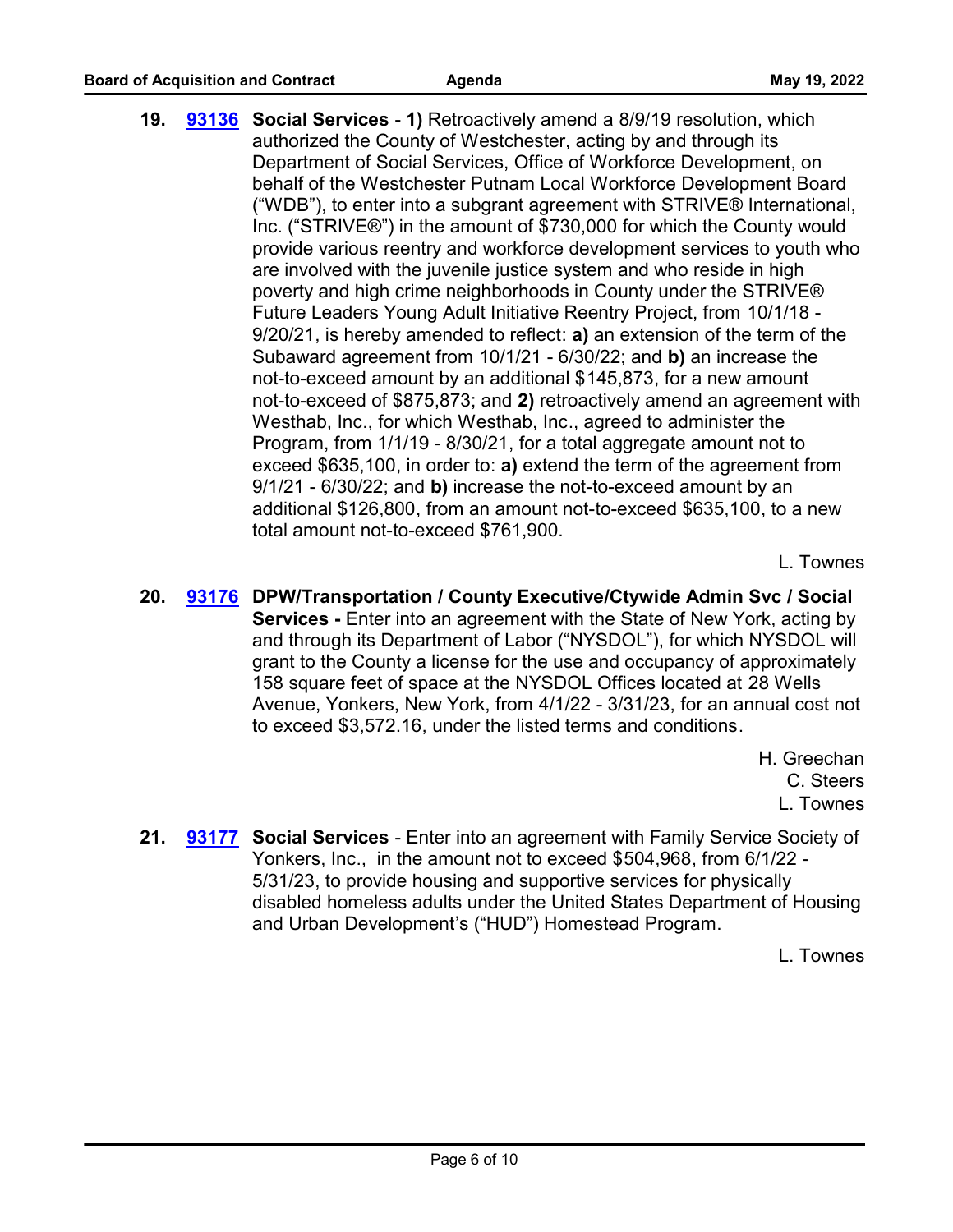22. **[93044](http://westchestercountynyexec.legistar.com/gateway.aspx?m=l&id=/matter.aspx?key=3360)** Senior Programs and Services - Enter into agreements with the Westchester Jewish Community Services, Inc., and the Young Women's Christian Association of Yonkers, to administer nutrition and nutrition-related programs for the elderly pursuant to Titles IIIC-1, IIIC-2, and NSIP of the Older Americans Act for a total aggregate amount not-to-exceed \$36,800 in the individual amounts set forth in the listed Schedule "A", for the program period commencing retroactive to 1/1/22 - 12/31/22, noting that the period for NSIP shall commence retroactive to 10/1/21 - 9/30/22. The Contractors are required to contribute an aggregate amount not to exceed \$10,415 to the III-C Programs in the individual amounts also listed in Schedule "A".

M. Carpenter

**23. [93108](http://westchestercountynyexec.legistar.com/gateway.aspx?m=l&id=/matter.aspx?key=3361)** Senior Programs and Services - 1) Enter into a grant agreement with the New York State Office for the Aging to accept a grant in an amount not-to-exceed \$406,157 under the Consolidated Appropriations Act, HDC5, federal funds for services to be provided in accordance with Title III-C-2 of the Older Americans Act, for a term commencing retroactive to 12/27/20 - 9/30/22; and **2)** enter into agreements with Westchester Jewish Community Services, Inc., and The Young Women's Christian Association of Yonkers to provide nutrition and nutrition-related services in accordance with Title III-C-2 of the Older Americans Act, for an aggregate amount not to exceed \$8,122 in the individual not-to-exceed amounts of \$4,061, in Consolidated Appropriations Act, HDC5 federal funds, payable pursuant to an approved budget, commencing retroactive to 12/27/20 - 9/30/22.

M. Carpenter

**24. [93160](http://westchestercountynyexec.legistar.com/gateway.aspx?m=l&id=/matter.aspx?key=3362)** Community Mental Health - Enter into an agreement, pursuant to Articles 25 and 41 of the New York State Mental Hygiene Law, with the Westchester County Health Care Corporation ("WCHCC"), for which WCHCC will provide community mental health services, including clinic treatment and court-ordered assertive community treatment services to adults with serious mental illness, from 1/1/22 - 12/31/26, for a total amount not-to-exceed \$1,142,997.

M. Orth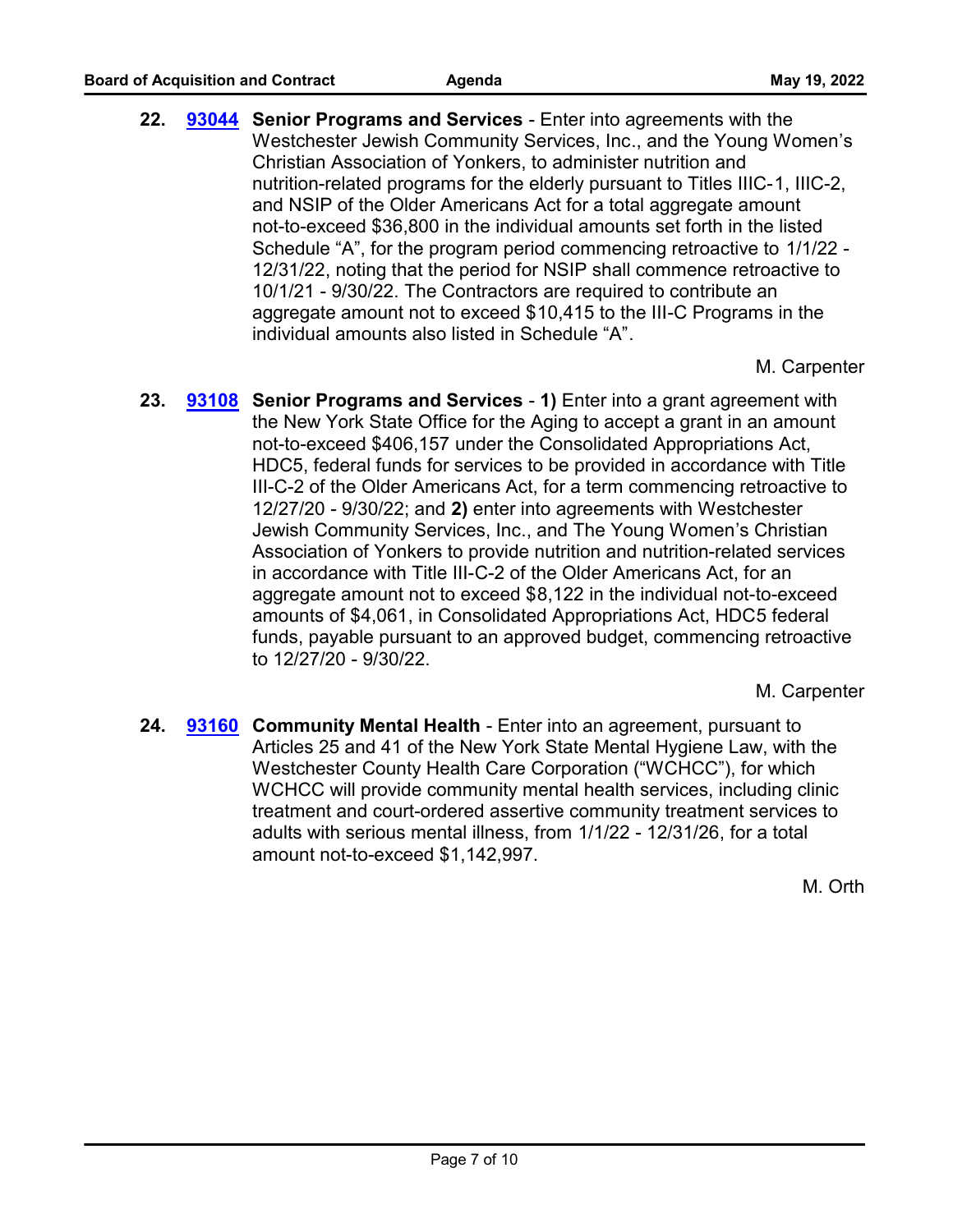**25.** [93227](http://westchestercountynyexec.legistar.com/gateway.aspx?m=l&id=/matter.aspx?key=3363) Health - Amend a 4/22/22 agreement with Mount Sinai Hospital, for COVID-19 screening testing services for students, teachers and staff in public and private schools in grades kindergarten through grades 12 for a not to exceed amount of \$13,430,697, when combined with the agreements with Mirimus, Inc. and Quadrant Biosciences, Inc., for a renewal term to commence on 1/1/22 - 7/31/22, in order to change the commencement date of the second amendment from upon execution (4/22/22) **to** 4/7/22.

S. Amler

26. **[92803](http://westchestercountynyexec.legistar.com/gateway.aspx?m=l&id=/matter.aspx?key=3364)** College - Amend a 3/24/22 approved resolution, to award Contract No. WCC-22-671 for uniformed security services for Westchester Community College to the low bidder, Universal Protection Service, LLC dba Allied Universal Security Services, from 9/1/22 - 8/31/23, for a total fee not to exceed \$2,835,227.76, is hereby amended to reflect the fact that the County shall have the option to extend the agreement for up to four (4) additional one-year periods.

B. Miles

27. [92815](http://westchestercountynyexec.legistar.com/gateway.aspx?m=l&id=/matter.aspx?key=3365) College - Contract No. WCC-18-901 with Worth Construction Co., Inc., for Student Center/Bookstore Connection, Westchester Community College, Westchester County, New York. Acceptance of completed work and approval of Final Contract Amount of \$3,911,871.94.

B. Miles

**28. [92820](http://westchestercountynyexec.legistar.com/gateway.aspx?m=l&id=/matter.aspx?key=3366)** College -Contract No. WCC-19-912 with J&M Heating and Air Conditioning, Inc., for Library Building Chiller Replacement, Westchester Community College, Westchester County, New York. Acceptance of completed work and approval of Final Contract Amount of \$1,045,000.

B. Miles

**29. [92987](http://westchestercountynyexec.legistar.com/gateway.aspx?m=l&id=/matter.aspx?key=3367)** College - Enter into an agreement with the Yonkers School District acting by and through its Board of Education to utilize portions of the Saunders High School on June 7 and June 9, 2022 for the WEOC's graduation ceremonies, for a cost not to exceed \$2,500.

B. Miles

**30. [93138](http://westchestercountynyexec.legistar.com/gateway.aspx?m=l&id=/matter.aspx?key=3368)** District Attorney - Enter into a grant agreement with the New York State Division of Criminal Justice Services to accept a grant in an amount not to exceed \$500,175 in State Funds, for the District Attorney's Office to operate the Aid to Prosecution Program, from 4/1/22 - 3/31/23.

M. Rocah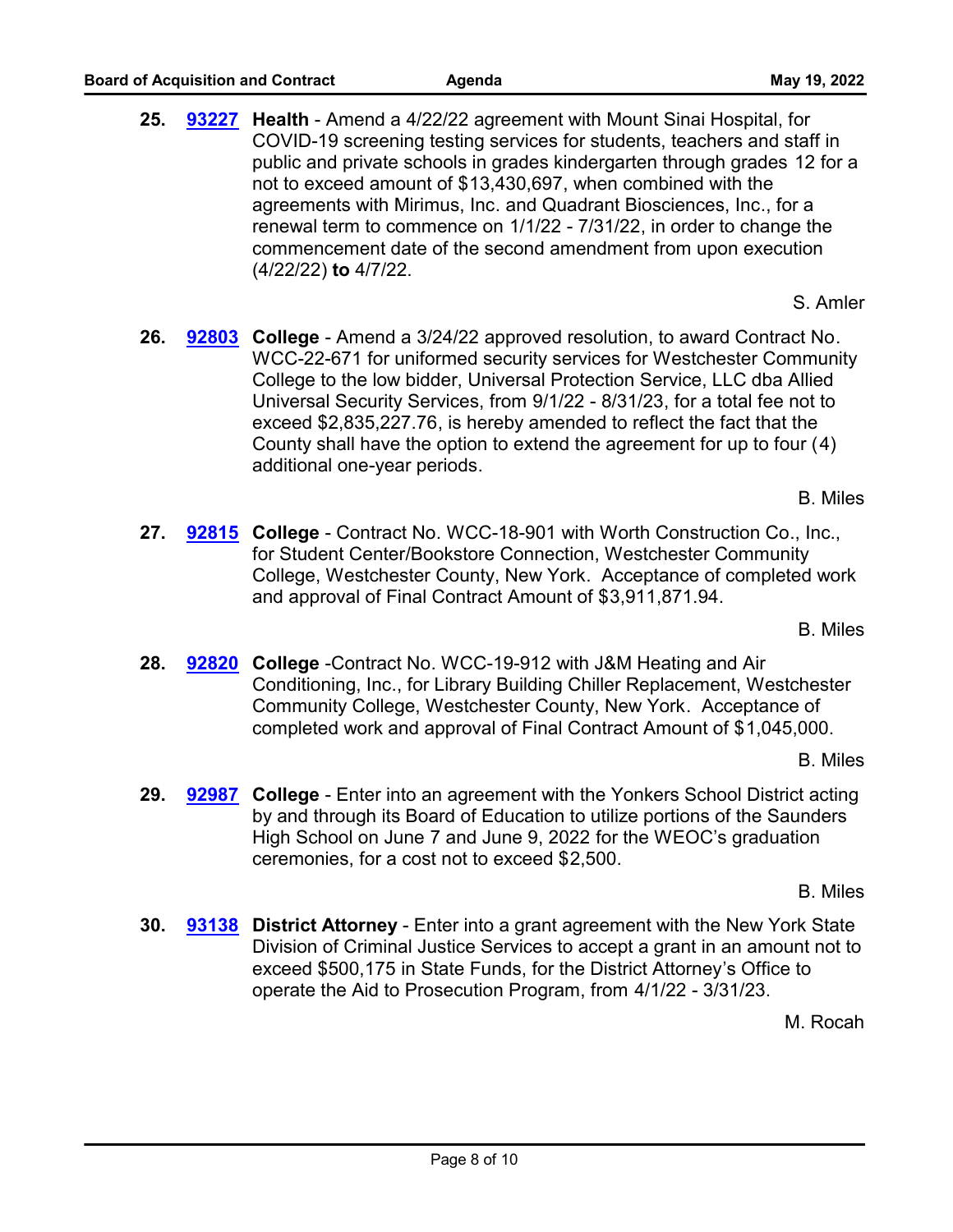H. Greechan

**32. [93074](http://westchestercountynyexec.legistar.com/gateway.aspx?m=l&id=/matter.aspx?key=3370)** DPW/Transportation - Amend Agreement No. 13-919 with GHD Consulting Services Inc., be amended to provide for additional engineering services in connection with the Woodlands Lake Dam Rehabilitation, V. E. Macy Park, Irvington, New York. The Consultant shall provide additional design services during construction associated with this project, and that for additional services rendered proposal, GHD Consulting Services Inc., shall be paid a fee of \$32,000, increasing the total maximum fee to \$410,700.

H. Greechan

**33. [93165](http://westchestercountynyexec.legistar.com/gateway.aspx?m=l&id=/matter.aspx?key=3371)** DPW/Transportation - Contract No. 22-204 for Maintenance and Service of Integrated Security System, Norwood E. Jackson Correctional Center, Valhalla Campus, Valhalla, New York. Advertise for bids.

H. Greechan

**34. [93166](http://westchestercountynyexec.legistar.com/gateway.aspx?m=l&id=/matter.aspx?key=3372)** DPW/Transportation - Contract No. 22-205 for Roofing Repairs and Services at DPW Maintained Facilities, Westchester County, New York. Advertise for bids.

H. Greechan

**35. DPW/Transportation / County Executive/Office for the Disabled** - **[93363](http://westchestercountynyexec.legistar.com/gateway.aspx?m=l&id=/matter.aspx?key=3375)** Amend Agreement No. DOTOP04-20 with ACT Now Limousine Services, Inc., to provide paratransit car services for a term from 1/1/20 - 12/31/24, for an amount not to exceed \$14,733,310, with the County having an option to renew the term for five additional years, in order to increase the per-trip rate, retroactive to 1/1/22, due to substantial unanticipated increases in ACT Now's operating expenses, and increase the amount by an additional \$450,000 to a new total amount not to exceed \$15,183,310.

> H. Greechan E. Latainer